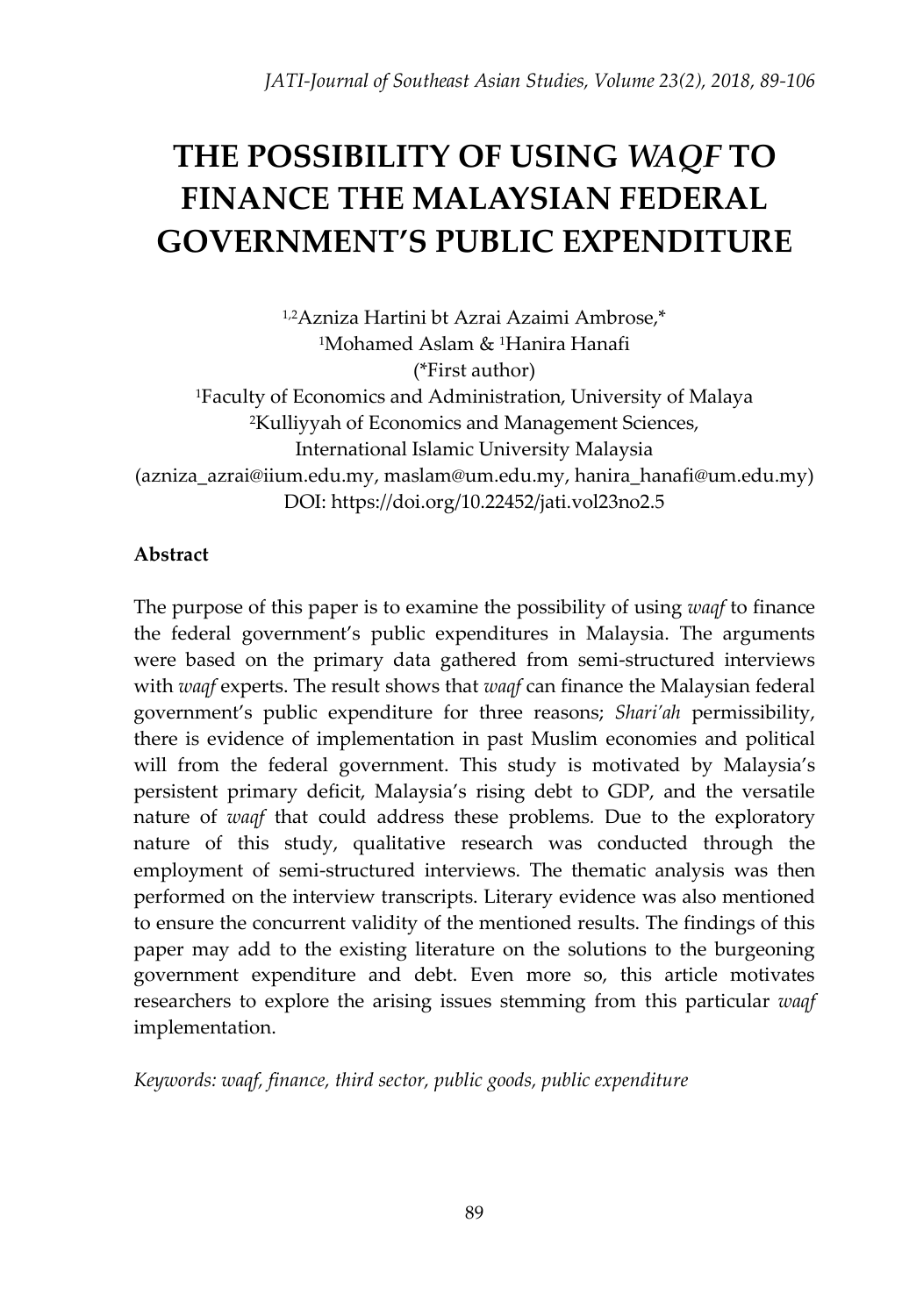#### **Introduction**

*Waqf* or *wakaf* can be defined from the economic perspective as "diverting funds (and other resources) from consumption to investing them in productive assets which provide either usufruct or revenues for future consumption by individuals or group of individuals" (Kahf, 2014, p. 201). It is an instrument of the third or voluntary sector (Faridi, 1983; Kahf, 2014; Mohd. & Mohamed, 2016) governed by a set of *Sha'riah* laws. It has even been adopted to some extent by non-Muslims during the late Ottoman era (Shaham, 1991).

Aside from its regular religious role, *waqf* was the provider of pure and mixed public goods in Islamic history. In the context of the modern economy, this role is borne by the federal government by incurring expenditure which indirectly resulted in the burgeoning expenditure and rising debt. Malaysia, the country in this case study, is facing persistent primary deficit (see Figure 1) and rising federal government debt to the gross domestic product (GDP) (see Figure 2). Due to these circumstances, the Malaysian federal government had opted to reduce its expenditure and increase tax by introducing the goods and services tax (GST). According to Konzelmann (2014), the combination of reducing expenditure and increasing tax could negatively affect the welfare of the country.



**Figure 1: The Malaysian Federal Government Primary Balance Deficit and Debt to GDP Ratio**

Source: Bank Negara Malaysia (2017)

Public expenditures consist of components that take into account the welfare of the general public. This is similar to the function of *waqf* as a third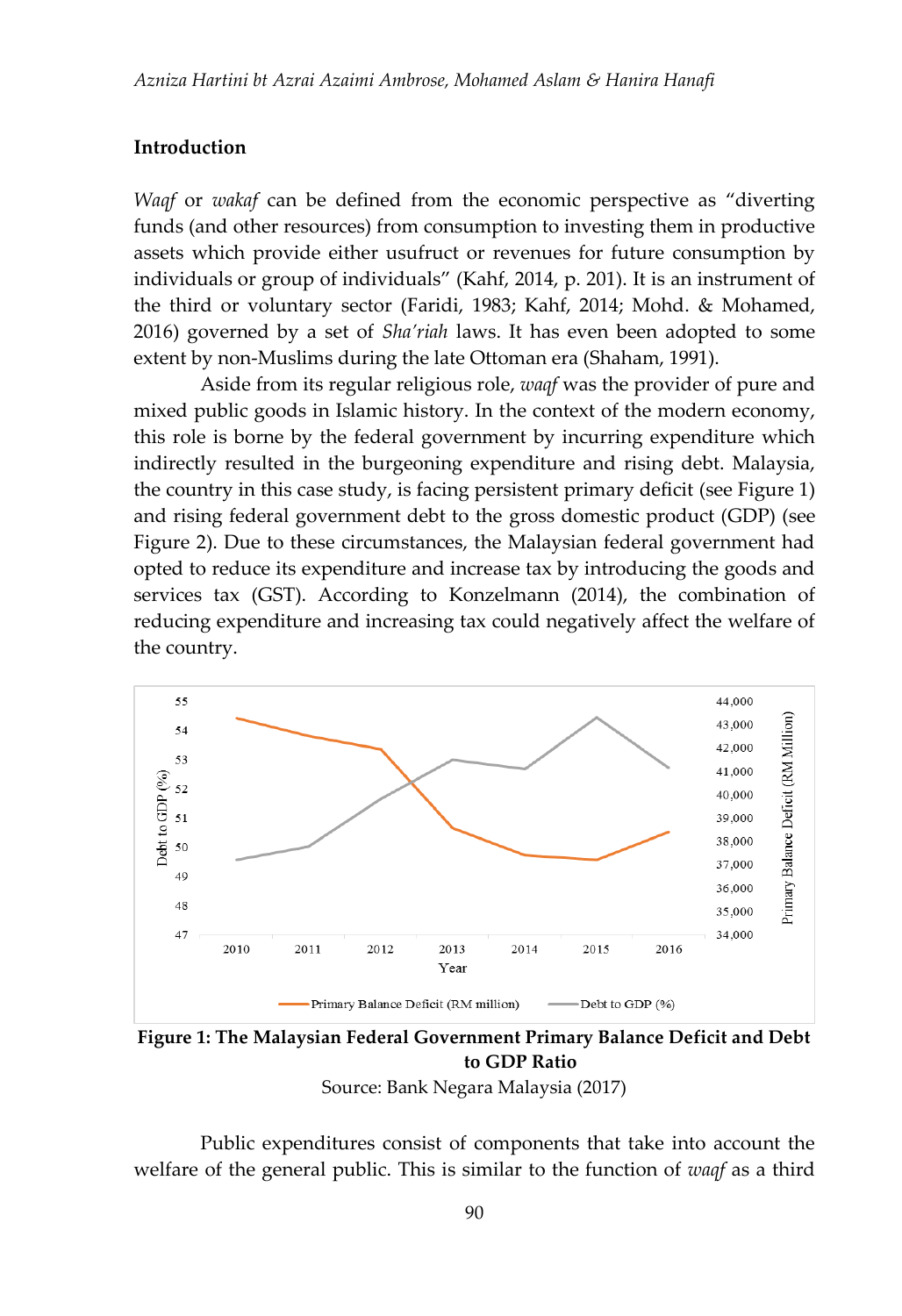sector instrument. Should *waqf* cater to public expenditures, the public's welfare will indirectly be taken care of, expenditures may not be reduced, and increase in tax may be unnecessary. Using *waqf* to finance public expenditure will have other implications. Firstly, the Malaysian government will borrow lesser which in itself, have two other effects. One, Malaysia's debt to the GDP ratio can be steadily reduced. Two, the government can gradually avoid from being involved in the payment of *riba'* (interest) that is abhorred in Islam. Secondly, *waqf* may be presented as a possible fiscal tool aside from the typical conduct of the fiscal and monetary policy. In other words, the third sector could to some extent be integrated into the public sector.

Hence, this paper aims to analyse the possibility of using *waqf* to finance the Malaysian federal government's public expenditures to address those problems mentioned earlier. *Waqf* is a versatile third sector instrument and is developing rapidly in Malaysia. This is evidenced by the allocation of the federal government's budget for *waqf* development, progressive *waqf* law amendments, as well as numerous *waqf* for mixed public goods. Mixed public goods are constituents of the government expenditures which are directly related to the topic of this paper.

The arguments are presented in five main sections including the introduction section. The second section contains a literature survey regarding the topic of this article. The third section explains the adopted research methodology while the fourth section highlights the findings. Lastly, the fifth section concludes this paper.

## **Literature Review**

As stated in Mohsin (2013), Al-Sarakhsi and Ahmad (1906) delineated three principles or key restrictions of *waqf* namely perpetuity, inalienability, and irrevocability. Perpetuity dictates that the corpus of *waqf* must be nonperishable, stay permanently intact, and does not cease easily. Inalienability stipulates that the asset of *waqf* must not be sold, inherited, or be given away as a gift. Lastly, irrevocability states that when an asset is declared as *waqf*, it will forever remain as such. These principles practically guarantee the continuous benefit of *waqf*, making it a sustainable instrument for financing the government's expenditures.

The ijtihad (exhaustive and critical thinking) among Islamic jurists provides more flexibility in implementing *waqf*. For instance, cash can be converted into *waqf* according to Imam Zufar from the Hanafi madhab (Çizakça, 1998; Mohsin, 2013) even though the value of cash may decrease due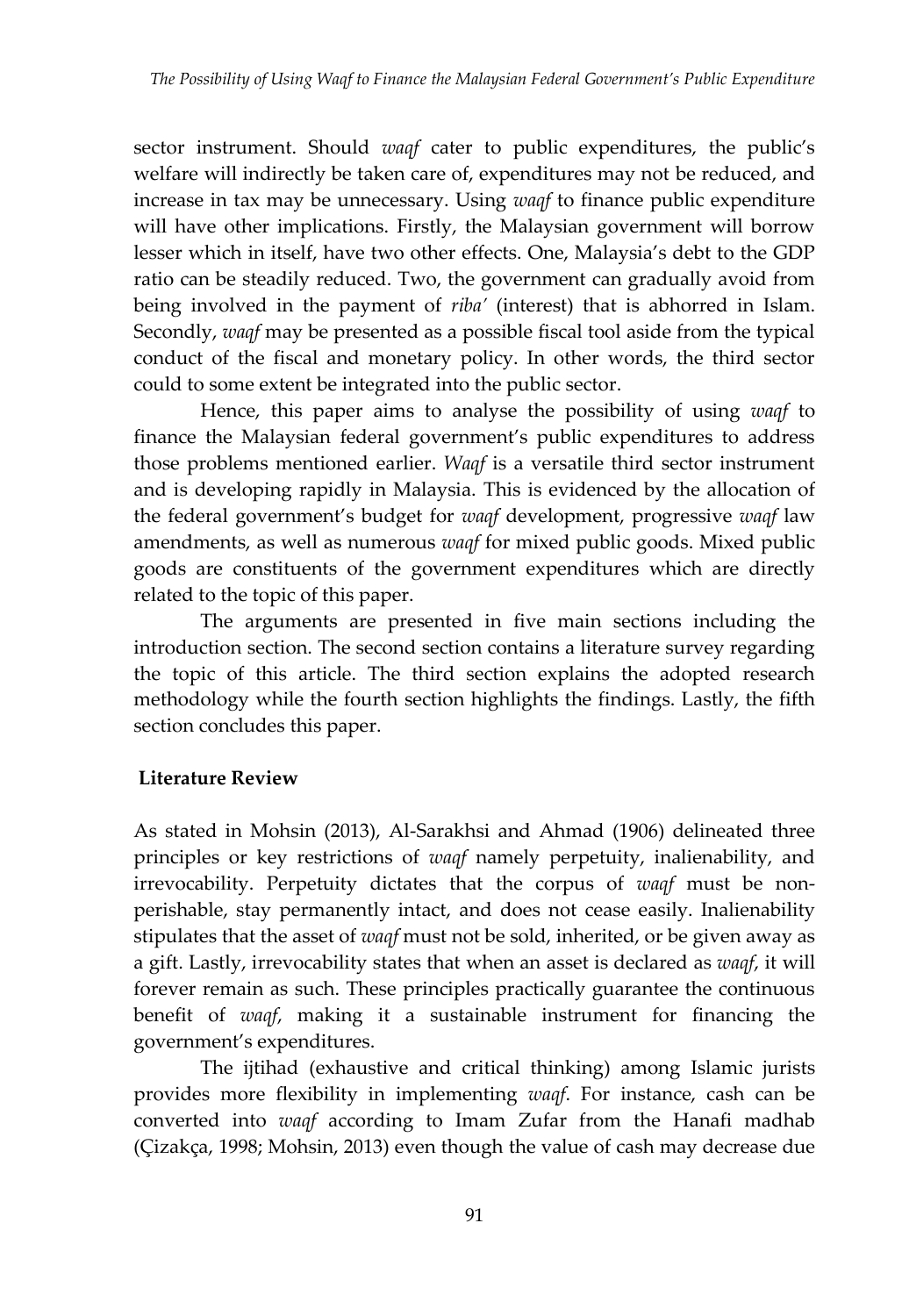to inflation. This may be derived from the opinion of Ebu's Su'ud where the type of asset suited for *waqf* endowment is influenced by the contemporary custom of that place (Imber, 1997)*.* Another example is the process of *ibdal* and *istibdal.* The former involves the actual selling of unproductive *waqf* property while the latter substitute the original *waqf* property with another through the act of purchasing (Department of *Awqaf*, Zakat, and Hajj, 2010; Siraj, 2012). A cursory look may cause one to claim these as violations of the *waqf* principles. In essence, *ibdal* and *istibdal* have the purpose of guaranteeing the perpetual benefit from *waqf* while the benefit derived from cash is not to be underestimated hence fully utilised as *waqf.* 

Since Malaysia consists of people from different religious backgrounds, it is important to consider the application of *waqf* for non-Muslims. According to Razali (2015) and Mohsin (2009), both Muslims and non-Muslims can be the founder and beneficiary of *waqf*. Permissibility of *waqf*  creation by non-Muslims is based on the following hadith:

Verily, Allah does not treat a believer unjustly in regard to his virtues. He would confer upon him (His blessing) in this world and would reward him in the Hereafter. Moreover, as regards a non-believer, he would be made to taste the reward (of virtue in this world) what he has done for himself so much that when it would be the Hereafter, he would find no virtue for which he should be rewarded. (Sahih Muslim, n.d.)

Meanwhile, the permissibility for non-Muslim to be *waqf* beneficiary is based upon the action of Shafiyah binti Huyaii, the wife of Prophet Muhammad (PBUH), who had made her Jewish relatives as beneficiaries of *waqf*.

Indeed, the versatile characteristics of *waqf* had turned it into a significant provider of public goods, mixed public goods, and other social services in Islamic history. Prophet Muhammad (PBUH) had used properties that were left by Mukhayriq as a *waqf* to finance defence, and Uthman bin Affan had bought a well in Madinah to provide free drinking water (Gil, 1998; Kahf, 2014). During the Umayyad Caliphate, Diwan al-Ahbas was formed by the state to avoid the misuse of *waqf* (Mohsin, 2009) and later on, Sultan Salahuddin al Aiyyubi introduced a new *waqf* policy in the Nile Valley (Frenkel, 1999). *Waqf* then reached its zenith in the Ottoman era where *waqf*  had equalled one-third of the state's total revenue (Kuran, 2001). Throughout these stages in history, *waqf* had provided for education, road maintenance, Hajj expenses, marriage expenses, housing, hospitals, defence, businesses, and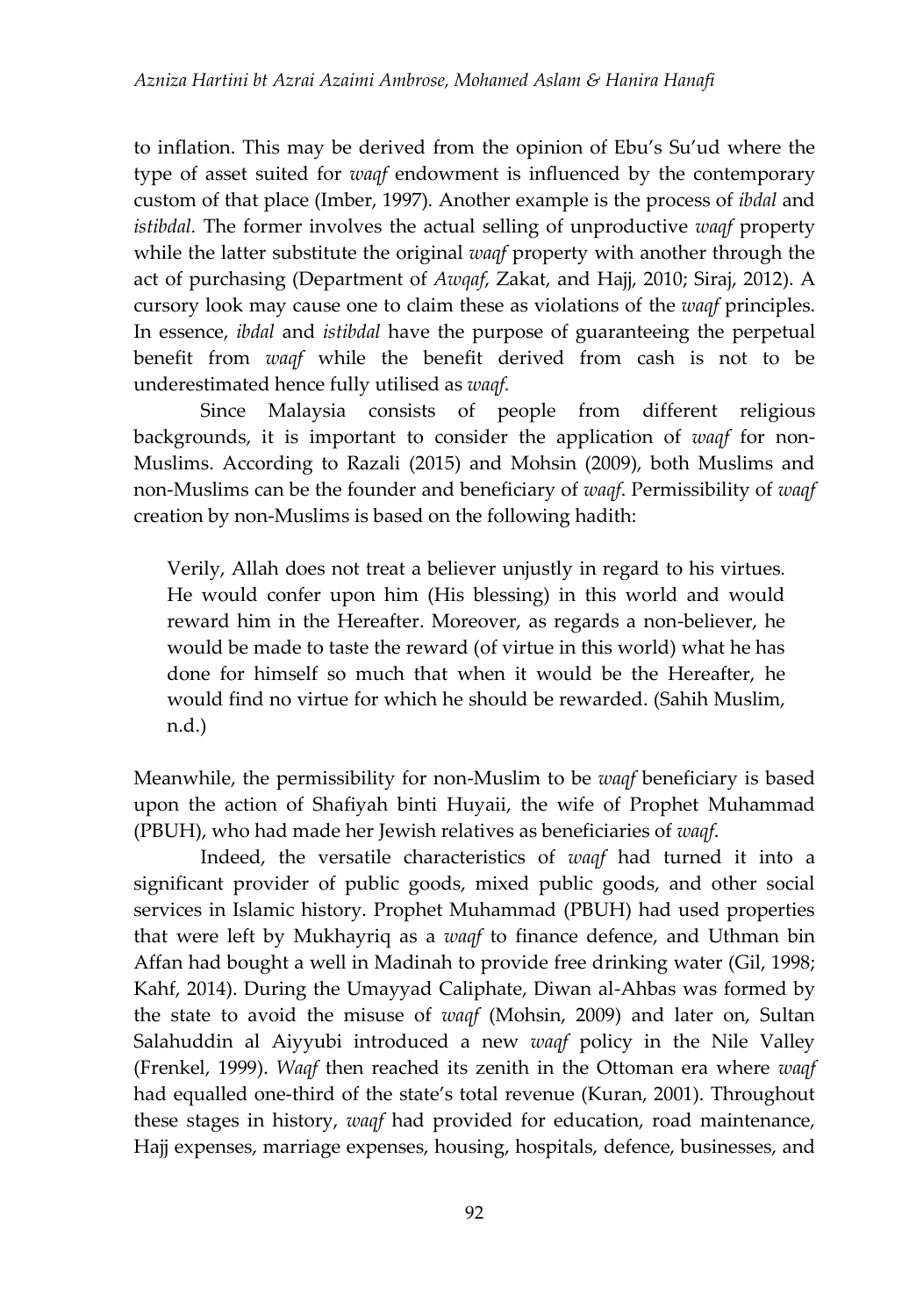employment opportunities among others (Çizakça, 1998; Frenkel, 1999; Mohsin, 2009; Babacan, 2011; Kahf, 2014).

One reason for this significant role of *waqf* is that previous Islamic governments tended to have smaller public roles in contrast to private initiatives (Faridi, 1983; Azmi, 2002). Even though the capacity of Islamic governments became bigger, later on, the role of *waqf* as the provider of pure and mixed public goods did not diminish (Azmi, 2002). This may be attributed to the altruistic behaviour of humans and the motivation to attain God's pleasure which is often overlooked in modern economic theories.

Anyhow, Siddiqi (1995) and Babacan (2011) classified *waqf* as a state revenue instead. This might be because Islamic governments inherited *waqf*  properties dedicated to public goods from their predecessors. These suggest that *waqf* is inherently intermediary between the third sector, private sector, and public sector; very akin to the European third sector framework developed by Pestoff (1992). There are numerous studies pertaining to the third sector in Europe where a compilation can be found in Evers and Laville (2004). It goes to show that altruism and the voluntary sector are relevant in modern economics too.

Due to a number of reasons, the *waqf* system had faced a decline in the early nineteenth century. Among these reasons were the lack of focus on capital pooling, complicated bureaucratic procedures, corruption, and the inability of *waqf* to assimilate into an industrialised economy (Mandaville, 1979; Çizakça, 1998, Kuran, 2001; Çizakça, n.d.). Çizakça (1998) assumed more income could be gained and loss could be avoided if cash *waqf* were also invested instead of merely given out for consumption. Meanwhile, the complicated bureaucratic procedures had deterred further establishment of *waqf*. Corruption had also occurred both at the government and public level. An example of the public level is the case of public *waqf* at Damascus and Jerusalem between the 16th and 20th century. Baer (1997) argued that the founders would usually appoint a family member to manage the *waqf*. As a manager, that family member received a large portion of the *waqf* income which leaves the beneficiaries with less.

 On top of that, the administrators of this public *waqf* had a significant influence on societies and politics; akin to a tycoon with ill intentions funding an election campaign. Hence, Baer (1997) believed that these administrators only wanted to gain control of public goods. Meanwhile, an example of corruption at the government level was given by Çizakça (n.d.) whereby *waqf* was forced to be invested in economic ventures that had a high probability of loss.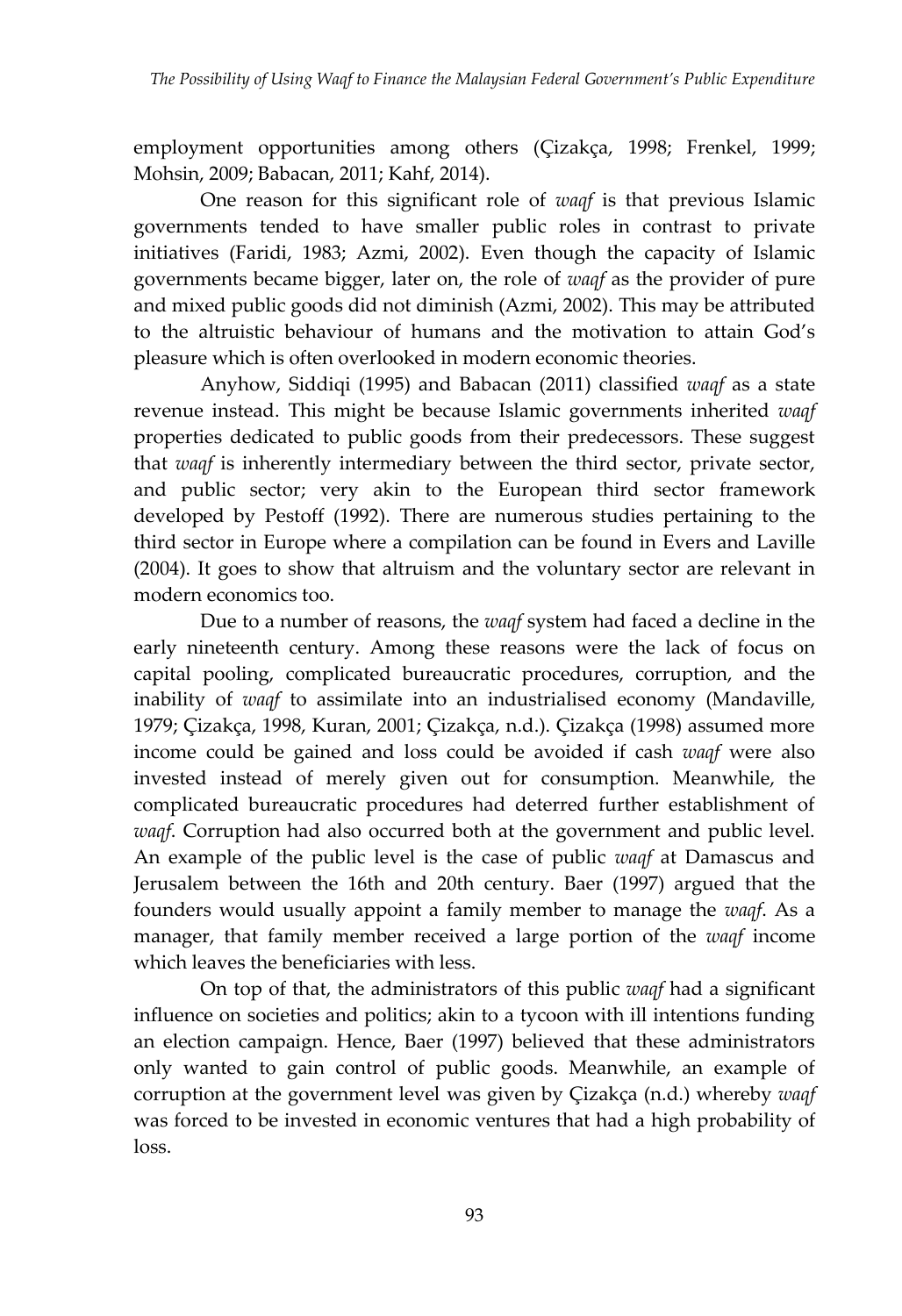Kuran (2001) asserted that "the historical pattern might have been different had the regulations governing the *waqf* evolved into an enterprise enjoying corporate status" (p. 843). This quoted phrase by Kuran (2001) elucidates the fact that the demise of *waqf* was not due to its inherent nature but the manner it was regulated. Hence, using *waqf* to finance modern federal government public expenditures is not necessarily capricious.

Focusing on the modern Malaysian economy, the role of *waqf* as the provider of pure and mixed public goods has reduced significantly due to the obvious reason that these goods are mainly provided for by government expenditures. Nonetheless, *waqf* is acquiring more economic role since the culmination of the Ninth Malaysia Plan. As stated in point 70 of the former Prime Minister's speech, Tun Abdullah Ahmad Badawi during its launch:

Meanwhile, we will continue to develop sources of capital for Bumiputera, for example, land and *wakaf* assets currently under the state of Islamic religious authorities. The state Islamic religious authorities need to shoulder the responsibility of *fardu kifayah*, play an active role to develop the economy of Muslims and assist in the development of human capital. (Abdullah, 2006, p. 36)

Two implications arose from this. The first implication is the allocation of the budget by the federal government to develop *waqf*. The funding was disbursed to the State Islamic Religious Councils (SIRCs) by instituting Yayasan *Waqaf* Malaysia (YWM) as the federal government trust body (Yayasan *Waqaf* Malaysia, n.d.; Sanep & Nur, 2011) while retaining the SIRCs as the sole trustee of *waqf* in Malaysia (Siti, 2011). Another government organisation that was instituted as part of the *waqf* development plan is the Department of *Awqaf*, Zakat, and Hajj (JAWHAR). Among the department's initiative is the publication of various *waqf* manuals to streamline the management and laws of *waqf* in Malaysia (Sharifah, 2016).

The second implication is *waqf* law amendments in certain states. For example, Section 23(1) of the Wakaf (State of Selangor) Enactment 2015 states that (n.d.):

The Corporation may accept—

*(a)* shares, bonds, *sukuk* or other instruments for valuable guarantee; and

*(b)* benefits from the units of share, bonds, *sukuk* or other instruments for the said valuable guarantee, given by way of *wakaf*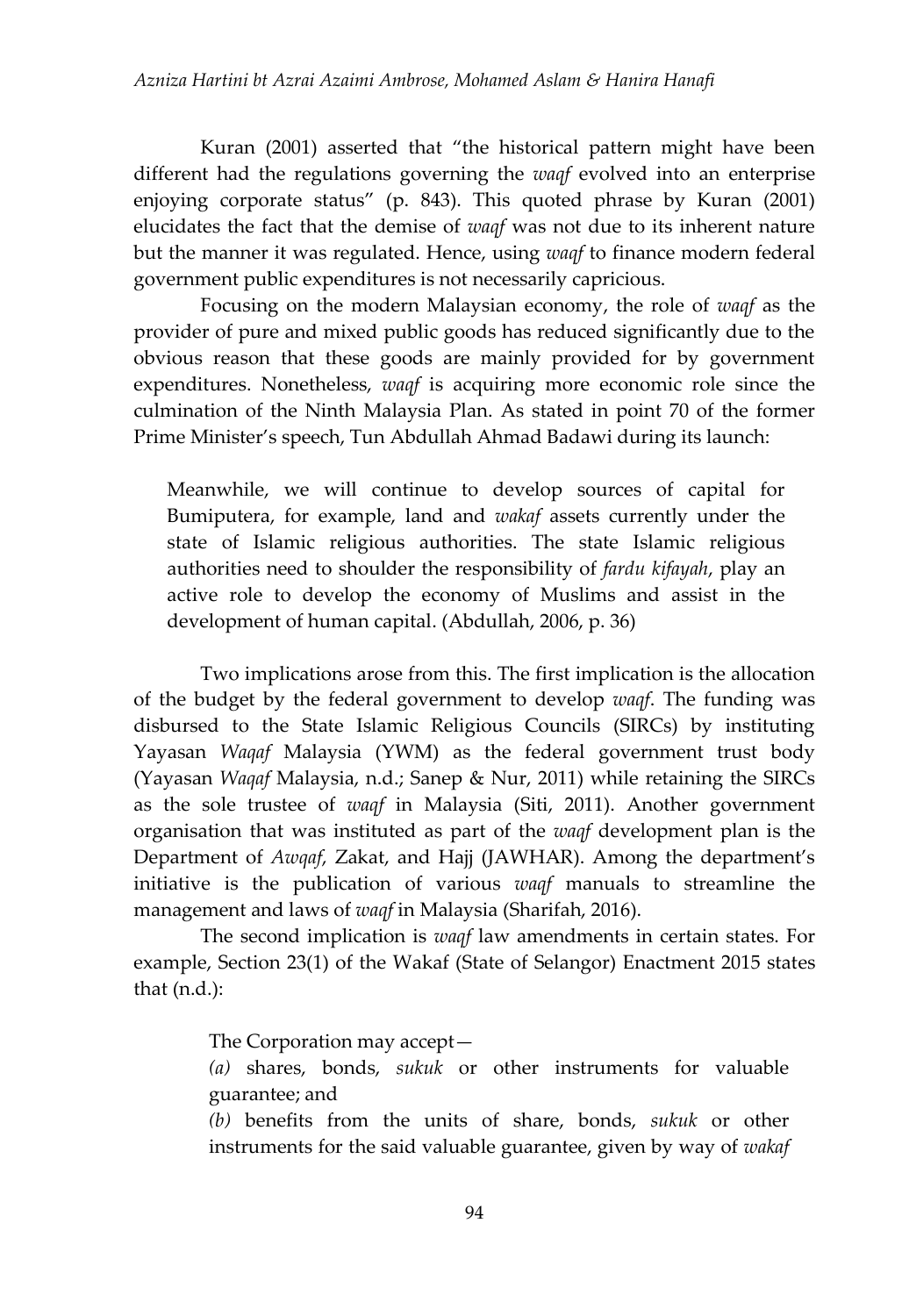by any person, society or institution provided that the business or investment carried out is consistent with Hukum Syarak.

From this stipulation, more assets can be converted into *waqf* thus expanding the opportunity for more people to contribute*.* A recent example would be the development of Larkin Sentral Property Berhad through the issuance of shares in the Malaysian capital market (*Larkin Sentral Property Berhad*, 2017). The purpose of this *waqf* is to finance the upgrade of Terminal Building of Transport and Public Market at Larkin, Johor Bahru. It is important to note also that cash *waqf* has been deemed permissible in Malaysia based on the fatwa by the National Fatwa Council Islamic Affairs of Malaysia that had convened on 10 to 12 April 2007.

Another example of *waqf* law amendment is the appointment of *nazir khas* (private manager) of *waqf*. For instance, Section 33(1)(a), 33(1)(b), and 33(1)(c) from *Wakaf* (State of Negeri Sembilan) Enactment 2005 states that (2017):

(1) The Majlis, on the advice of the Advisory Panel, may—

(a) appoint any person whom the Majlis reasonably considers competent and qualified to manage and develop any *mawquf*, including to manage the investments of the *mawquf*; (b) appoint any person whom the Majlis reasonably considers competent and qualified to manage the benefits, interests or profits of any *mawquf* in the interest of its *mawquf-alaih*; and (c) appoint any agent whom the Majlis reasonably considers competent and qualified, whether a solicitor, banker, licensed financial advisor or any other person, to execute any transaction required in managing the affairs of the *wakaf*.

Allowing for the *nazir khas* to manage *waqf* has two other ramifications. The first ramification is that other organisations may manage their *waqf* fund thus presenting opportunities for them to establish theirown *waqf* funds. One example is the Al-Abrar Waqf Fund founded by the Islamic Science University of Malaysia (USIM). The second ramification is a financial institution, and SIRC may jointly collaborate. This is highly beneficial because financial institutions have more knowledge and experience in accumulating capital hence further ensuring the sustainability of *waqf*. One excellent example is the cash *waqf* management between Bank Muamalat Malaysia Berhad and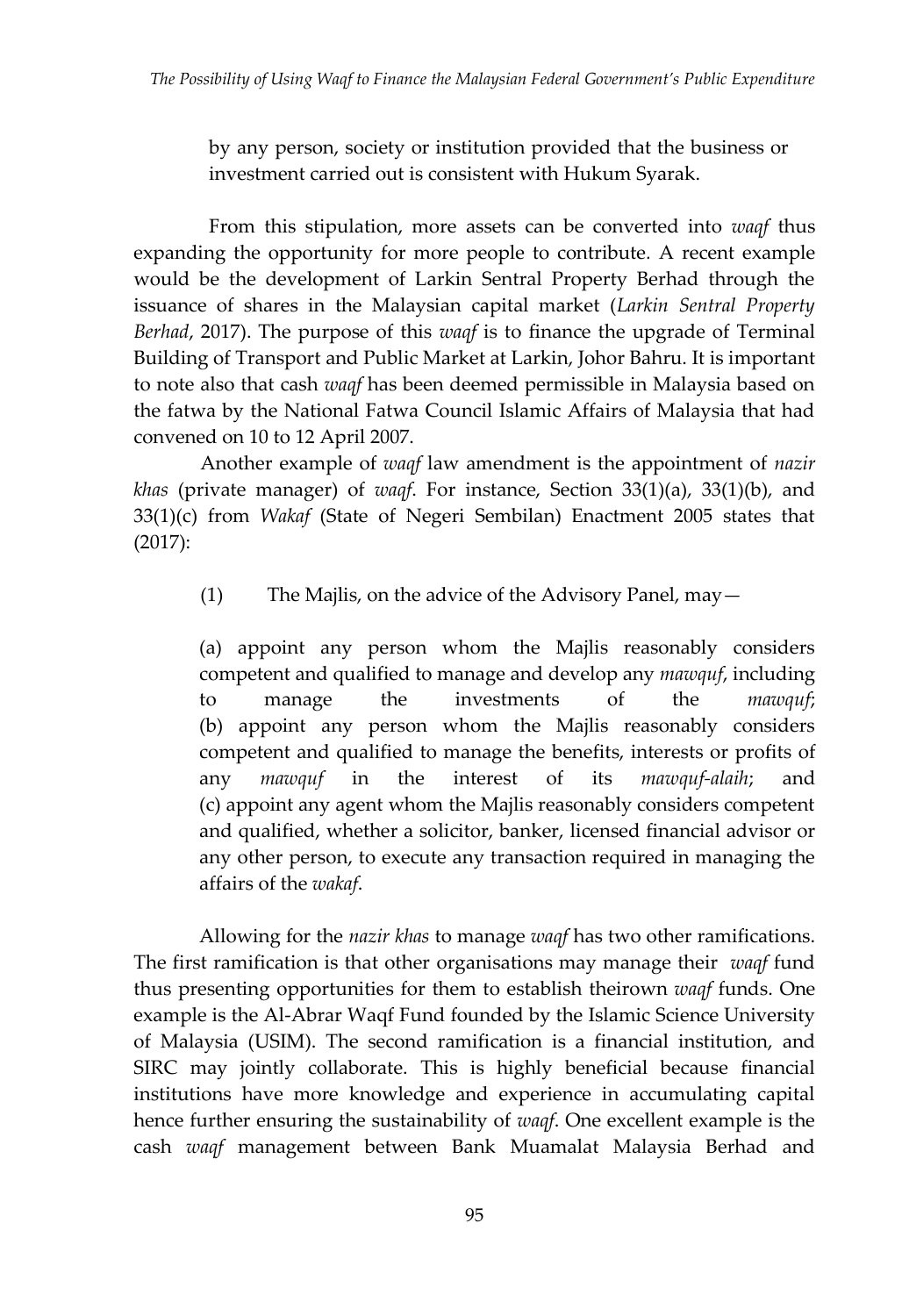Perbadanan Wakaf Selangor (PWS), a corporation under the SIRC of Selangor (Wakaf Selangor Muamalat, n.d.). The *waqf* laws and management in Malaysia are steadily evolving which may give room for the application of *waqf*  financing federal government public expenditures.

The development in Malaysian *waqf* law and management had caused a proliferation of *waqf* for mixed public goods and other social services. These include providing shop lots, orphanages, hotels, student hostels, low cost housing units, Islamic school complexes, business space, complex for new Islamic converts, haemodialysis centre, women shelter, university *waqf* funds, boats for fishermen, and residential colleges (Perbadanan Wakaf Negeri Sembilan, n.d.; Center for Awqaf and Zakat, n.d.; Perbadanan Wakaf Selangor, 2011-2014; Wakaf Selangor Muamalat; n.d.; Waqaf Perak Ar-Ridzuan, n.d.; eWakaf Johor, n.d.; Department of Awqaf, Zakat and Hajj, n.d.). Zurina, Zamir, and Mustafa (2016) had listed nine institutions of higher learning that employ the use of *waqf* fund while Ainul, Arieff, and Azman (2014) had analysed the potential of *waqf* for the Malaysian health sector. These are the components of federal government's development expenditure which can be categorised into housing, health, education, trade and industry, agriculture and rural developments, as well as social and community services (Bank Negara Malaysia, 2017). It indicates that *waqf* can finance these expenditures which in reality have a direct benefit to the Malaysian public. Of course, more evidence is needed to justify this assertion.

To the knowledge of the researchers, there is only one known similar implementation of *waqf* that this article is examining. However, its progress is unknown. During the rule of Hosni Mubarak (1981–2011) in Egypt, the Ministry of *Awqaf* had introduced a policy called *majhud dhati* or *juhud dhatiyya* which means "self-effort". The policy encourages the mosque to become welfare providers and provide services like teaching (Pioppi, 2004). The government is asking the Egyptian society to "autonomously find the economic resources to finance those services and support activities that used to be a state duty" (Pioppi, 2004, p. 5). In this case, the Egyptian government is employing *waqf* as a pure third sector instrument and not as a hybrid instrument (public sector, the private sector, and third sector) that this section had inferred earlier on.

## **Research Methodology**

To examine the possible role of *waqf* to finance the Malaysian federal government's public expenditures, this study gathered primary data through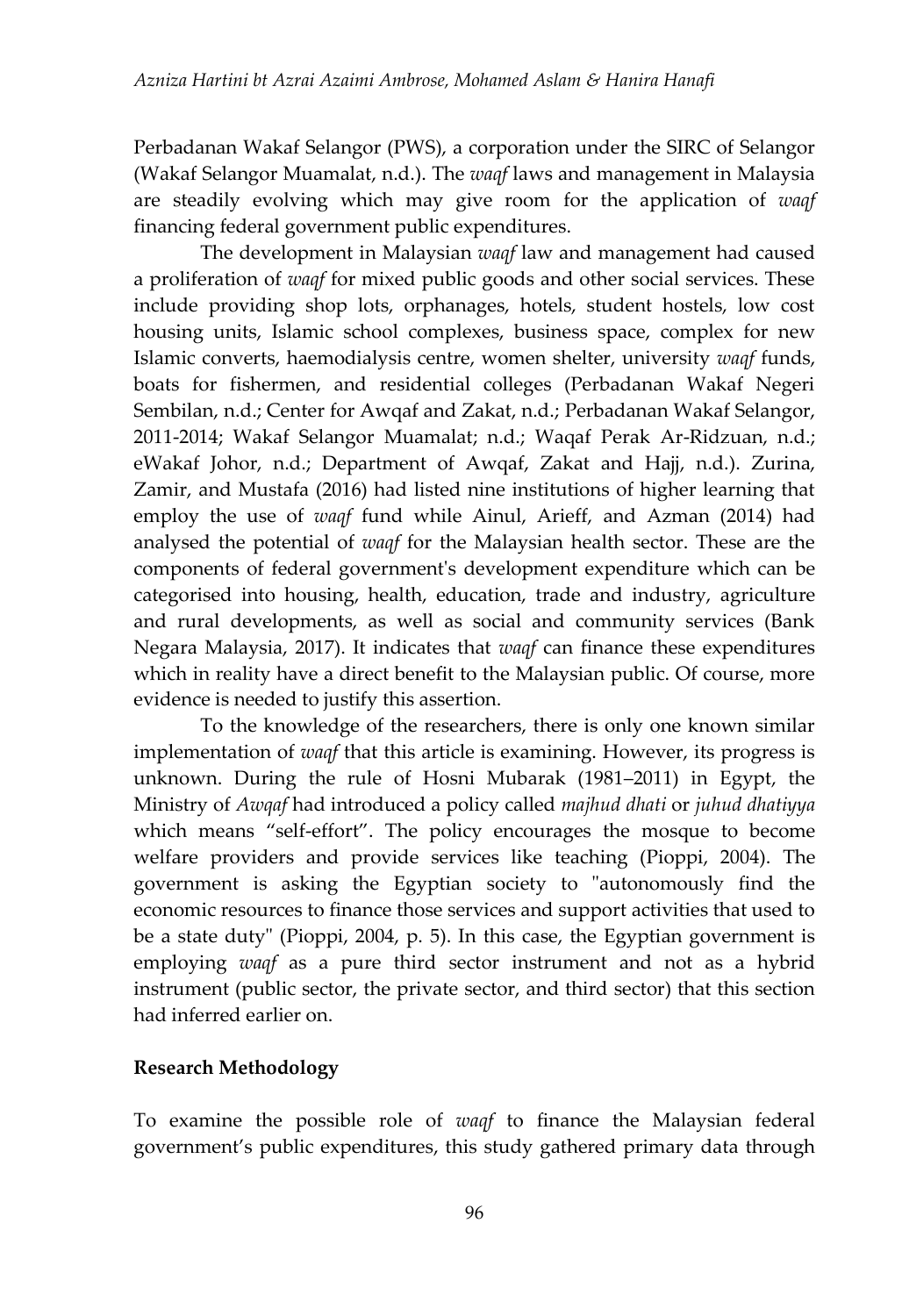semi-structured interviews involving eight informants selected through theoretical sampling. They consisted of five academicians, two government bodies, and one expert of *waqf* from the industry. The interviews were mostly conducted face to face while one was conducted through email. With permissions from the interviewees, the interviews were recorded and transcribed. Thematic analysis was then manually conducted on the interview transcripts. The transcripts were read to acquire a general meaning. Using the "Table" function in Microsoft Word, the themes and condensed answers from the interviewees were organised. Since most of them chose to remain anonymous, the interviewees were named in Roman numerals. To guarantee that the findings are concurrently valid, the literature that supports the qualitative findings was also cited. It should be noted that the interviewees have backgrounds in Malaysian *waqf* management, the history of *waqf*, economics, and finance which add to the findings' validity.

## **The Viability of** *Waqf* **Financing Federal Government Public Expenditure**

The majority of the interviewees' stated that *waqf* could finance federal government public expenditure. This claim was supported by three major themes that had emerged from the interview transcripts which were *Shari'ah*  permissibility, previous Islamic economies' use of *waqf,* and political will.

## *Allowance in the Shari'ah*

The interviewees that are in support of this idea unanimously agree that there is no *Shari'ah* contradiction in this implementation of *waqf*. In the words of Interviewee I during an interview on 5 April 2016, "I cannot see any *Shari'ah*  issue as long as you observe all the *Shari'ah* requirements and the laws that would be fine". This statement firmly supported the idea of *waqf* financing the federal government's public expenditures in Malaysia.

The *Shari'ah* requirements are the principles of *waqf* which was outlined by Al-Sarakhsi and Ahmad (1906). To reiterate, the principles are irrevocability, perpetuity, and inalienability*.* The modus operandi for *waqf*  financing public expenditure is legitimate so long as these aspects were accounted for. Besides that, the claim by Ebu's Su'ud that *waqf* follows the contemporary custom (Imber, 1997) may provide further justification for the implementation of *waqf* in this context. In modern economies, it is the norm for the federal government to provide public goods, mixed public goods, and other social services. Thus by extension, *waqf* financing public expenditures should be deemed permissible.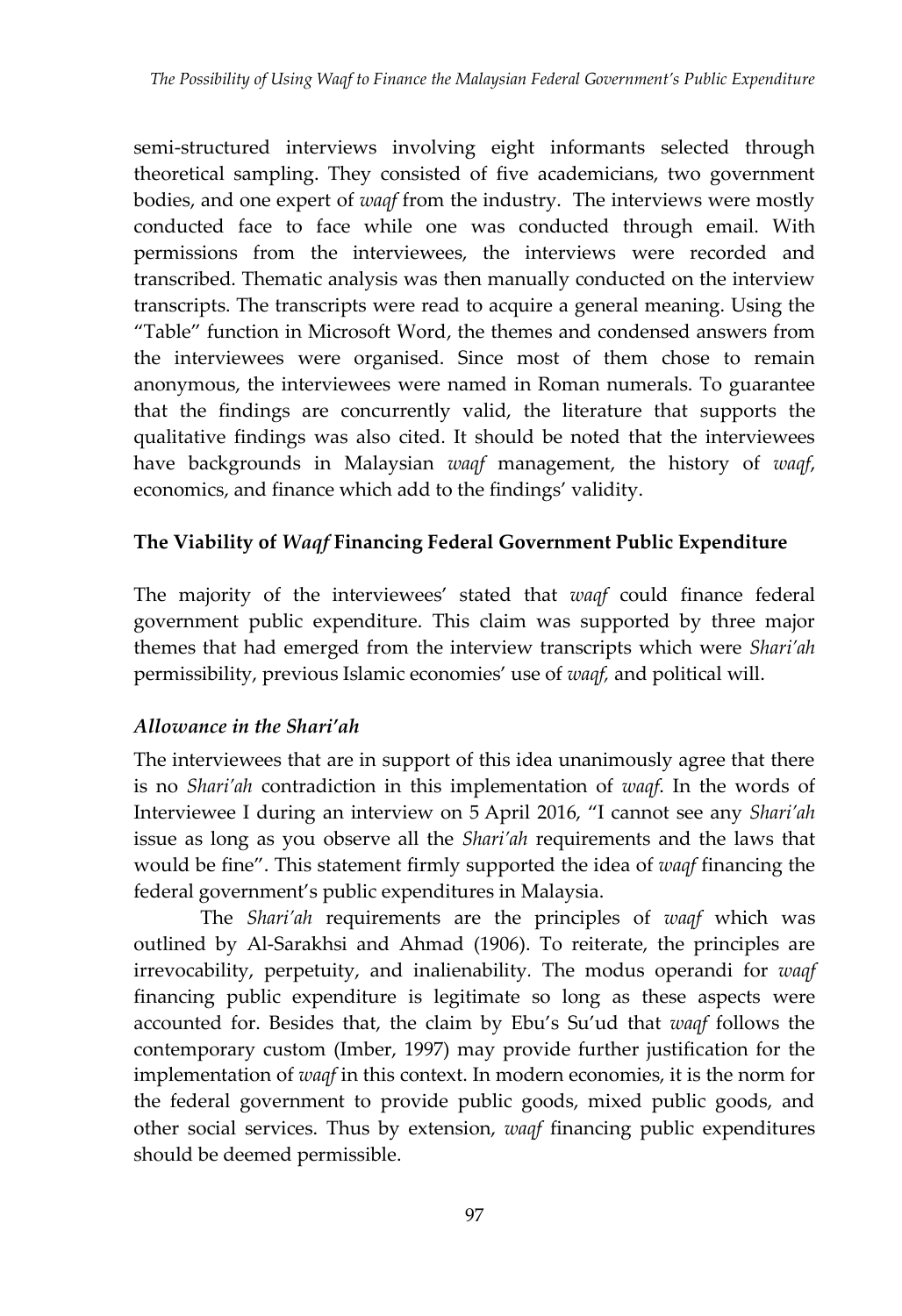Meanwhile, Interviewee II during a personal interview on 10 August 2016 stressed that caution must be exercised:

It is the government's function to take care of the public. So if we put *waqf* in the position where we move the government's burden to society, I do not agree. However, if *waqf* assumes a complementary role, then it can be [instituted]… It is not that *waqf* must take care of society and government should divert its function.

To rephrase, the contribution of *waqf* for public goods, mixed public goods, and social services should not be made mandatory. Instead, *waqf* should only be made supplementary. It must be duly noted that *waqf* is a third sector instrument that should be voluntarily endowed which is different from the tax that is compulsory. Besides, a small government role in contrast to a greater private role like that of past Muslim economies is not practical for the current Malaysian economy. In the age of rapid industrialisation, information technology, globalisation, trade, and commerce, the government's role has become vast in comparison to the governments in history. Subsequently, it can be argued that the *majhud dhati* policy adopted by Egypt is not suitable for Malaysia.

In terms of the law, Interviewee I was referring to the Malaysian *waqf*  laws. Specifically, the implementation of *waqf* for financing the federal government's public expenditure must recognise the difference of the state *waqf* laws. Hence, a modus operandi for the application of *waqf* in question must accommodate these laws. Note that there already exists progressive *waqf*  enactments such as the stipulations that permit the appointment of *nazir khas* and the inclusion of various asset classes for *waqf* endowments*.* Perhaps, other stipulations should be included to initiate this particular implementation of *waqf*. As a matter of fact, Sharifah (2016) had conducted a study promoting the standardisation of *waqf* laws in Malaysia. If this comes into fruition, providing public goods, mixed public goods, and social services through *waqf* will be easily facilitated. This is due to the benefits of a uniform law namely positive public perception, heightened transparency, cheaper transaction cost, and reduced bureaucracy (Sharifah, 2016). Nonetheless, the development of this modus operandi will not be discussed further because it diverges from the intention of this article.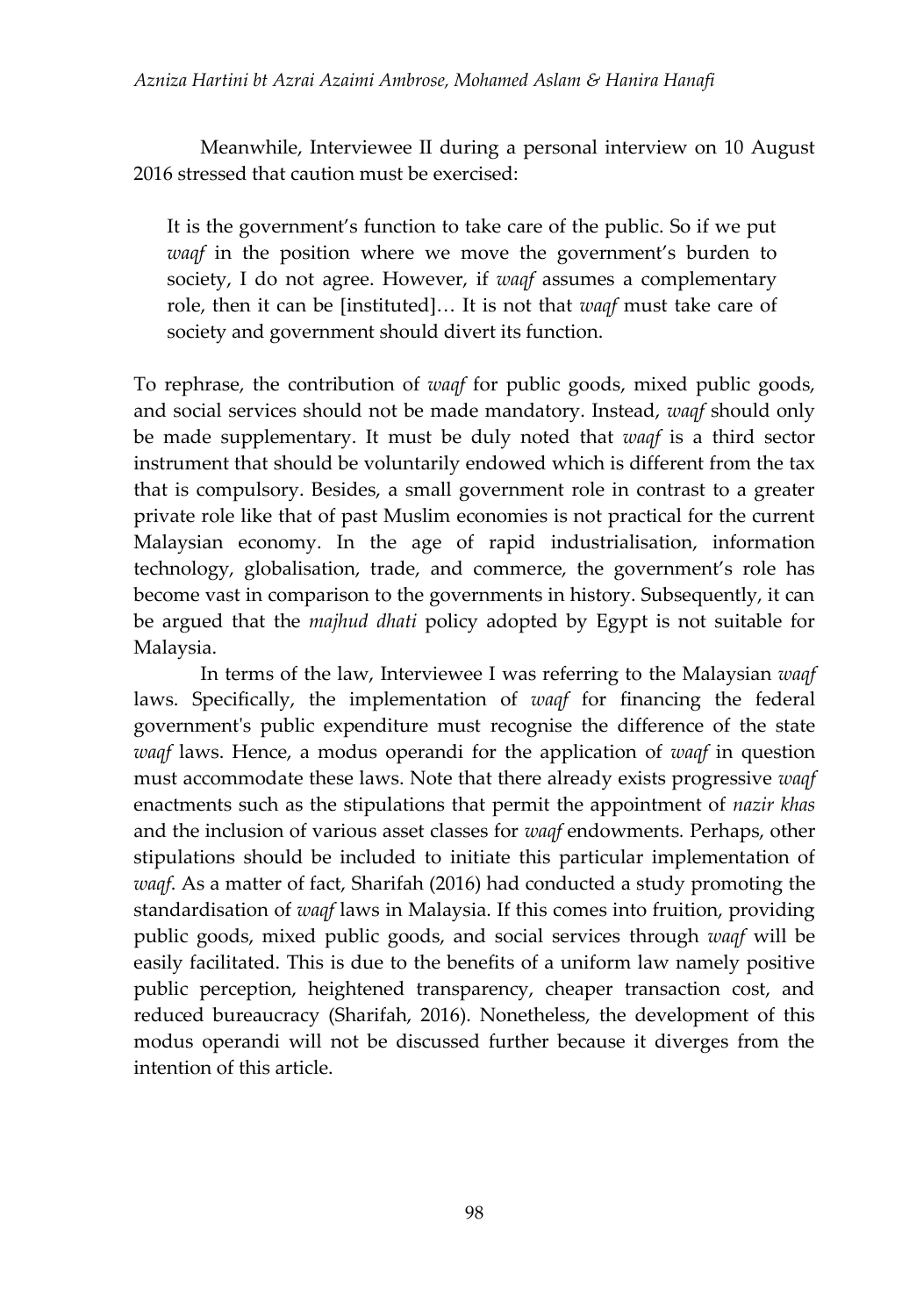#### *Evidence of Application in Past Islamic Economies*

The second justification for the idea of *waqf* financing federal government public expenditures is its successful implementation in previous Muslim economies. This was recognised by Interviewee III during an interview on 24 January 2016, Interviewee IV during an interview on 7 January 2016, Interviewee V during an interview on 31 March 2016, Interviewee VI during an interview on 7 June 2016, Interviewee VII during an interview on 10 March 2016, and Interviewee VIII during an interview on 18 January 2017. As elucidated by Interviewee V:

You see when we talk about *waqf* and go back to the Ottoman experience, they use *waqf* and they also use cash *waqf* even to finance the economics, precisely to finance the army and military force. It has been used, yes and it was successfully done, yes, and it can happen again because the concept is the same.

As was discussed in the literature review section, the pure and mixed public goods, as well as other social services, have previously been successfully catered for by *waqf* (Çizakça, 1998; Gil, 1998; Mohsin, 2009; Kahf, 2014). It had even become an instrument of public policy in previous Islamic states and could be a hybrid instrument of the public and voluntary sector. Hence, one would assume that this application of *waqf* is anachronistic. However, the third sector, in general, is not. As evident in Pestoff (1992) and Evers and Laville (2004), the third sector concept in the public sector is gaining traction in modern European economies. These had motivated Mohd. Moreover, Mohamed (2016) to situate *waqf*, which is a third sector instrument, in modern socio-economic models. Further considering the multi-religious setting of Malaysia, the application of *waqf* will not discriminate non-Muslims as was expounded by Mohsin (2009) and Razali (2015). To include *waqf* in the current economic setting will fulfil the former Prime Minister, Tun Abdullah Ahmad Badawi's legacy. Thus, it is appropriate and relevant for Malaysia to apply *waqf* to finance the federal government's public expenditure.

Section 2 had already identified the components of the federal government's expenditures that are suitable for *waqf.* Interviewee IV had further included the component of subsidy:

Now let's go to the point of subsidy. The government is subsidising for many things. Subsidising for education, housing. Now all of those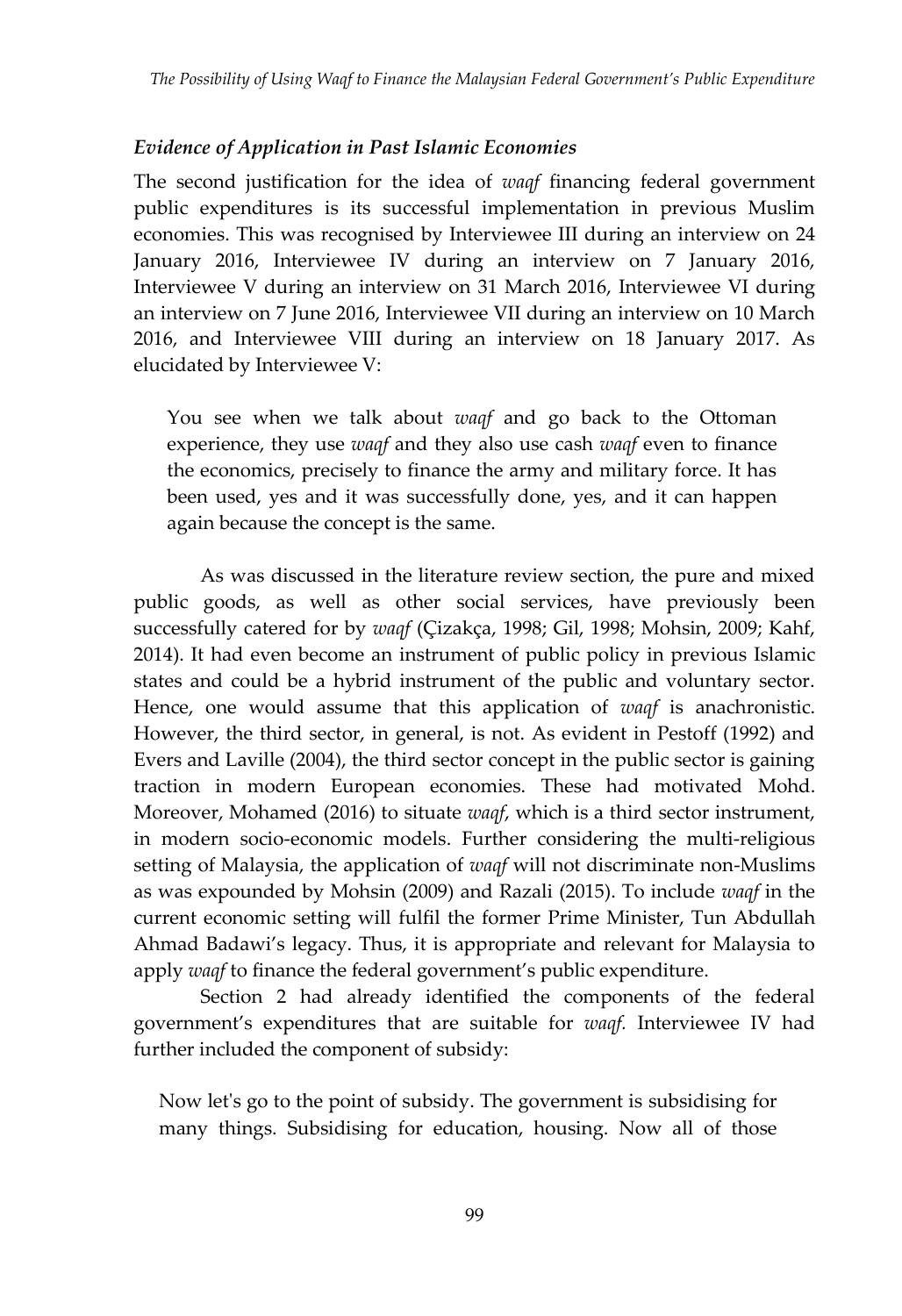subsidies, if you give it to the *waqf*, I am sure a lot will be reduced. Moreover, the contribution will be immense.

Further detailed research can be done to precisely identify the components of the federal government's expenditure that can be financed by *waqf*.

#### *Political Will of the Federal Government*

The third and most stanch support for the implementation of *waqf* in this context is the evidence of a political will. Interviewee VI during an interview on 7 June 2016 and Interviewee VII during an interview on 10 March 2016 confirmed this. The interviewees respectively claimed that:

Even now, the [federal] government is looking forward to corporate *waqf*. Of recent, the Prime Minister himself did mention that corporate *waqf* should be developed further. Meaning eventually, it [*waqf*] will assist the federal government. It is just in Malaysia; *waqf* is under the jurisdiction of the state. So development [of *waqf*] only involves the states. As for the federal government, *waqf* collection is still at the initial stage.

Our grand view is, *waqf* will in the future replace many sectors such as health, education. This leaves the federal government to focus on others that are more important… Therefore [*waqf*] can lessen the government's burden.

To a certain extent, employing *waqf* as a supplementary fiscal tool had also been indicated by Sanep and Nur (2011) when the federal government had funded the development of *waqf*. Following this, six *waqf* manuals were published by JAWHAR in order to promote the best practices in Malaysian *waqf* management (Sharifah, 2016). This effort had prompted a few SIRCs to revise their laws on *waqf* in order to be more progressive. For instance, the upgrading of Terminal Building of Transport and Public Market at Larkin, retaining the SIRC of Johor as the *nazir am* (general manager) while appointing a *nazir khas* for that *waqf*. These initiatives had subsequently caused an increase in *waqf* for public goods, mixed public goods, and social services as was explained in Section 2.

The fact of the matter is, although SIRCs are the sole trustees of *waqf* in Malaysia, various methods were figured out so that the federal government can jointly develop *waqf* with SIRCs. This happened after the decision of the former Prime Minister, the symbol of political will back then, to mobilise *waqf.*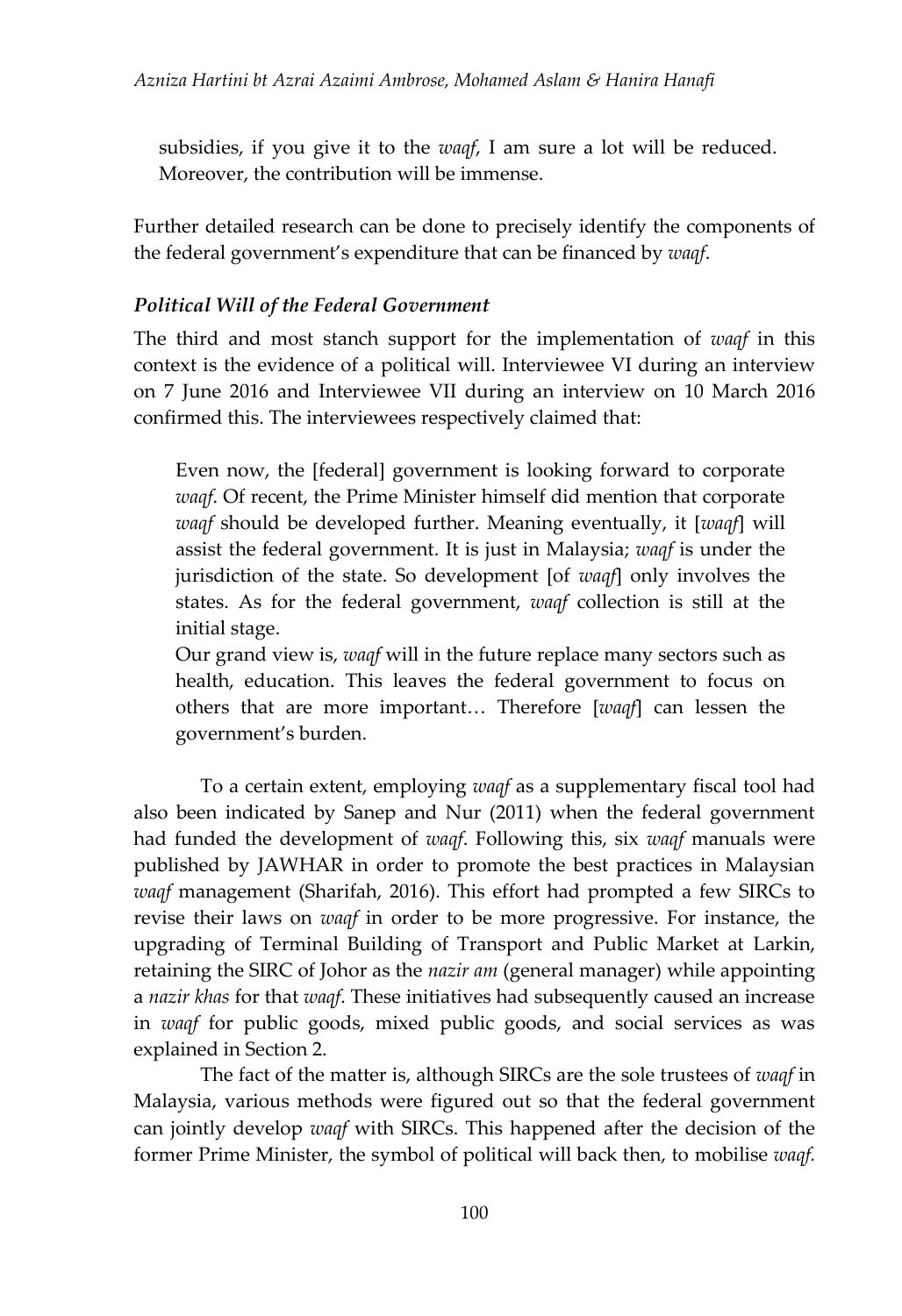Since there is evidence right now of political will for the implementation of *waqf* in question, other methods can surely be found to realise *waqf* financing of the federal government's public expenditures.

Nonetheless, there is one interviewee who opposed the idea of *waqf*  financing public expenditures. Interviewee III claimed:

Now, why should a person in Malaysia make *waqf* to help the government's budget? Because, it is possible that sometimes the government may use it in a wrong way, for extravagant expenses. I would rather, anybody I think, would be rational to make *waqf* for education, to make *waqf* for the hospital, to make *waqf* for improving the roles in the country, or in any area of the country, that is specifically for something that is good.

The interviewer disagreed because of the potential mismanagement by the government. To put it simply, Interviewee III acknowledged that *waqf* could finance public expenditures, but due to the possibility of government mismanagement, Interviewer III disproved of the idea.

Interviewee III elucidated the acknowledgement upon reflecting on the governance of Umar ibn Khattab:

We had an example that there was in fact where *waqf* hadclearly helped public finance that was considered the revenue of the budget. That was what Umar ibn Khattab did in creating the *waqf* of the lands of the newly conquered lands. Moreover, he said this is the *waqf* for the *ummah* or to support its budget. From it yes, the budget has continuously and classically financed by the *waqf*.

Anyhow, the stand of Interviewee III regarding government corruption is founded in the literature. The issue of government corruption had indeed been recorded in history and had become one of the factors that contributed to the downfall of *waqf* (Çizakça, n.d.). Still, corruption is an isolated problem that can manifest in both public and private sector institutions as demonstrated in Section 2. As such, this paper recognises the issue of mismanagement, but it would be a prejudice to associate mismanagement with the federal government per se. Take the *Tabung Harapan Malaysia* as an example. It had been launched to collect public contributions to pay off the government's debt which had since received positive feedback from many Malaysians. In other words, there is indeed a possibility that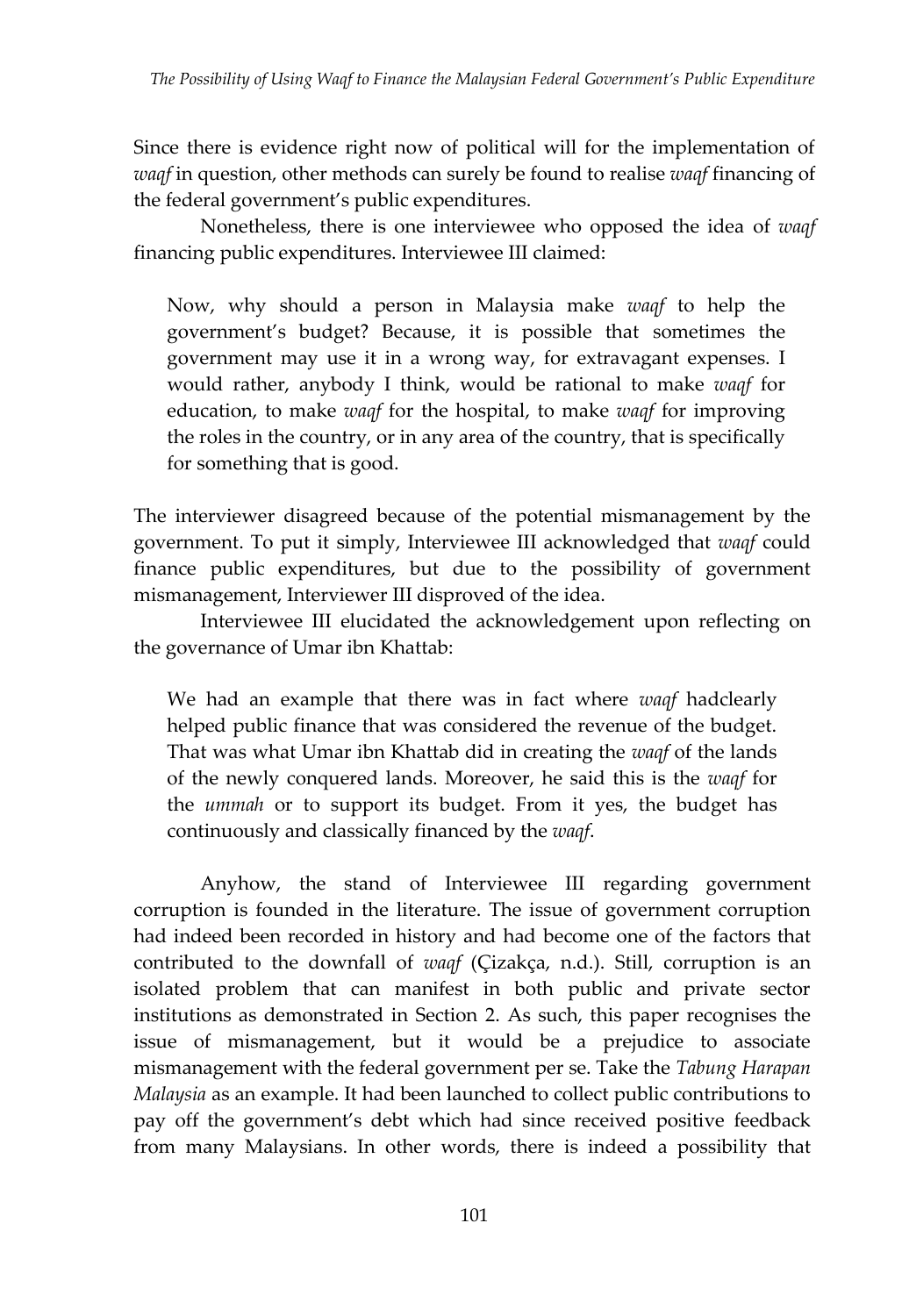Malaysians will endow *waqf* for mixed public goods and social services; given that they have confidence in the administration of *waqf* and the government.

Hence, it would be fair if proactive steps are instituted to combat corruption in all forms of the organisation. For instance, the Malaysian Anti-Corruption Commission could continue to carry out corruption prevention measures at the government's level while accounting audit can be carried out on the private level. This is only a general recommendation which is out of the scope of this article.

## **Conclusion**

This article had provided reasons for the possible implementation of *waqf* to finance the Malaysian federal government's public expenditure. The reasons include *Shari'ah* permissibility, similar implementation in Islamic history, and political will. It presents another alternative for the Malaysian federal government to address the issue of the burgeoning expenditure and rising debt while considering public welfare. However, its role must be recognised as only supplementary which is not meant to substitute other sources of government revenue. The findings of this paper had also pointed out several issues that can be covered in future research.

## **Implications**

Burgeoning expenditure can be addressed by identifying the expenditure components that is suitable for *waqf* to finance. It is suggested that *waqf*  finances the Malaysian expenditure components that are directly concerned with the welfare of citizens such as the development expenditure component and subsidies. This will require collaboration between YWM, SIRCs and financial institutions, reforms in *waqf* management, reforms in the Malaysian *waqf* laws, and creating awareness among the Malaysian citizens regarding the role of *waqf* in providing pure and mixed public goods. When this is established, government debt may then be inadvertently reduced. As development expenditure component and subsidies are catered for by *waqf*, government borrowings can gradually diminish, and debt to GDP may fall.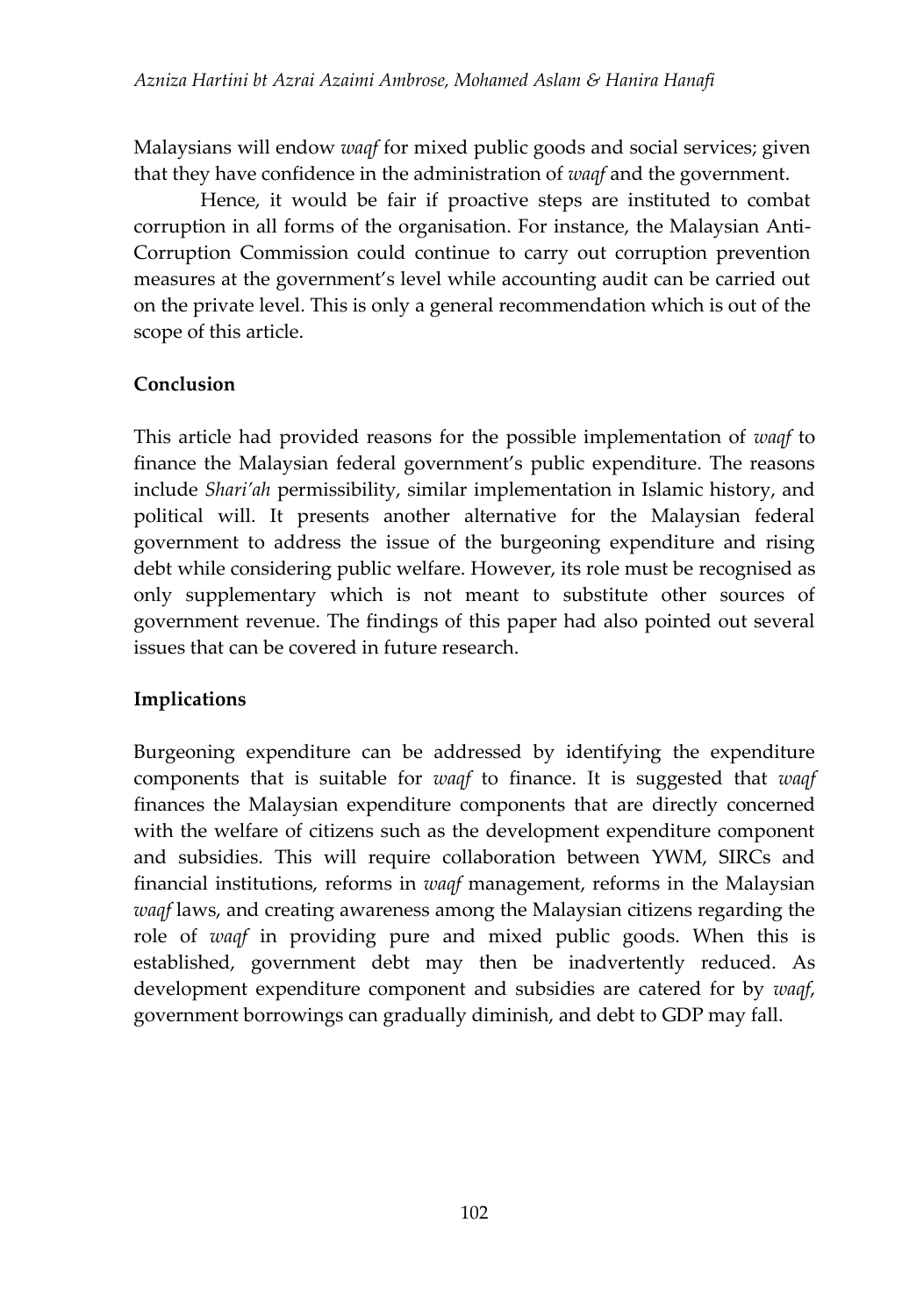#### **References**

- Abdullah, A. B. (2006). *Speech by the Prime Minister YAB Dato' Seri Abdullah Ahmad Badawi at the tabling of the motion on the Ninth Malaysia Plan, 2006- 2010 Dewan Rakyat, 31 March 2006.* Economic Planning Unit's website. Retrieved from the settlement of the settlement of the settlement of the settlement of the settlement of the s [http://www.epu.gov.my/sites/default/files/Message%20from%20YAB%2](http://www.epu.gov.my/sites/default/files/Message%20from%20YAB%20Prime%20Minister.pdf) [0Prime%20Minister.pdf](http://www.epu.gov.my/sites/default/files/Message%20from%20YAB%20Prime%20Minister.pdf)
- Ainul, K. K., Arieff, S. R., & Azman, A. (2014). Konsep wakaf kesihatan dan perkembangannya di Malaysia. In *Proceedings of the Asean Islamic Endowment Seminar 2014 [IQLIMI 2014]* (pp. 463-483). Nilai: Universiti Sains Islam Malaysia.
- Al-Sarakhsi, M., & Ahmad, K. (1906). *Kitab Al-Mabsut.* Cairo: Maktba'at Al-Sa'adah.
- Azmi, S. (2002). *Islamic Economics: Public finance in early Islamic thought.* New Delhi: Goodword Books.
- Babacan, M. (2011). Economics of philanthropic institutions, regulation and governance in Turkey. *Journal of Economic and Social Research, 13*(2), 61-89.
- Baer, G. (1997). The waqf as a prop for the social system (sixteenth-twentieth centuries). *Islamic Law and Society, 4*(3), 264-297.
- Bank Negara Malaysia. (2017). *Monthly statistical bulletin.* Bank Negara Malaysia's website. Retrieved from [http://www.bnm.gov.my/index.php?ch=en\\_publication&pg=en\\_msb&la](http://www.bnm.gov.my/index.php?ch=en_publication&pg=en_msb&lang=en&mnth=9&yr=2017) [ng=en&mnth=9&yr=2017](http://www.bnm.gov.my/index.php?ch=en_publication&pg=en_msb&lang=en&mnth=9&yr=2017)
- Center for Awqaf and Zakat. (n.d.). *Utama*. Center for Awqaf and Zakat's website. Retrieved from<http://pppw.usim.edu.my/ms>
- Çizakça, M. (1998). Awqaf in history and its implications for modern Islamic economies. *Islamic Economic Studies, 6*(1), 43-70.
- Çizakça, M. (n.d.). *Towards a comparative economic history of the waqf system.* INCEIF Forums. Retrieved from [http://inceif](http://inceif-students.lefora.com/attach/view/ma/cf2a79b0463e3c0201f0d21d4d302af3ff526c96.pdf)[students.lefora.com/attach/view/ma/cf2a79b0463e3c0201f0d21d4d302af3f](http://inceif-students.lefora.com/attach/view/ma/cf2a79b0463e3c0201f0d21d4d302af3ff526c96.pdf) [f526c96.pdf](http://inceif-students.lefora.com/attach/view/ma/cf2a79b0463e3c0201f0d21d4d302af3ff526c96.pdf)
- Department of Awqaf, Zakat and Hajj. (2010). *Manual Pengurusan Wakaf Tunai.* Putrajaya: Department of Awqaf, Zakat and Hajj.
- Department of Awqaf, Zakat and Hajj. (n.d.). *Awqaf section.* Department of Awqaf, Zakat and Hajj's website. Retrieved from <http://www.jawhar.gov.my/en/bahagian-jawhar/bahagian-wakaf/>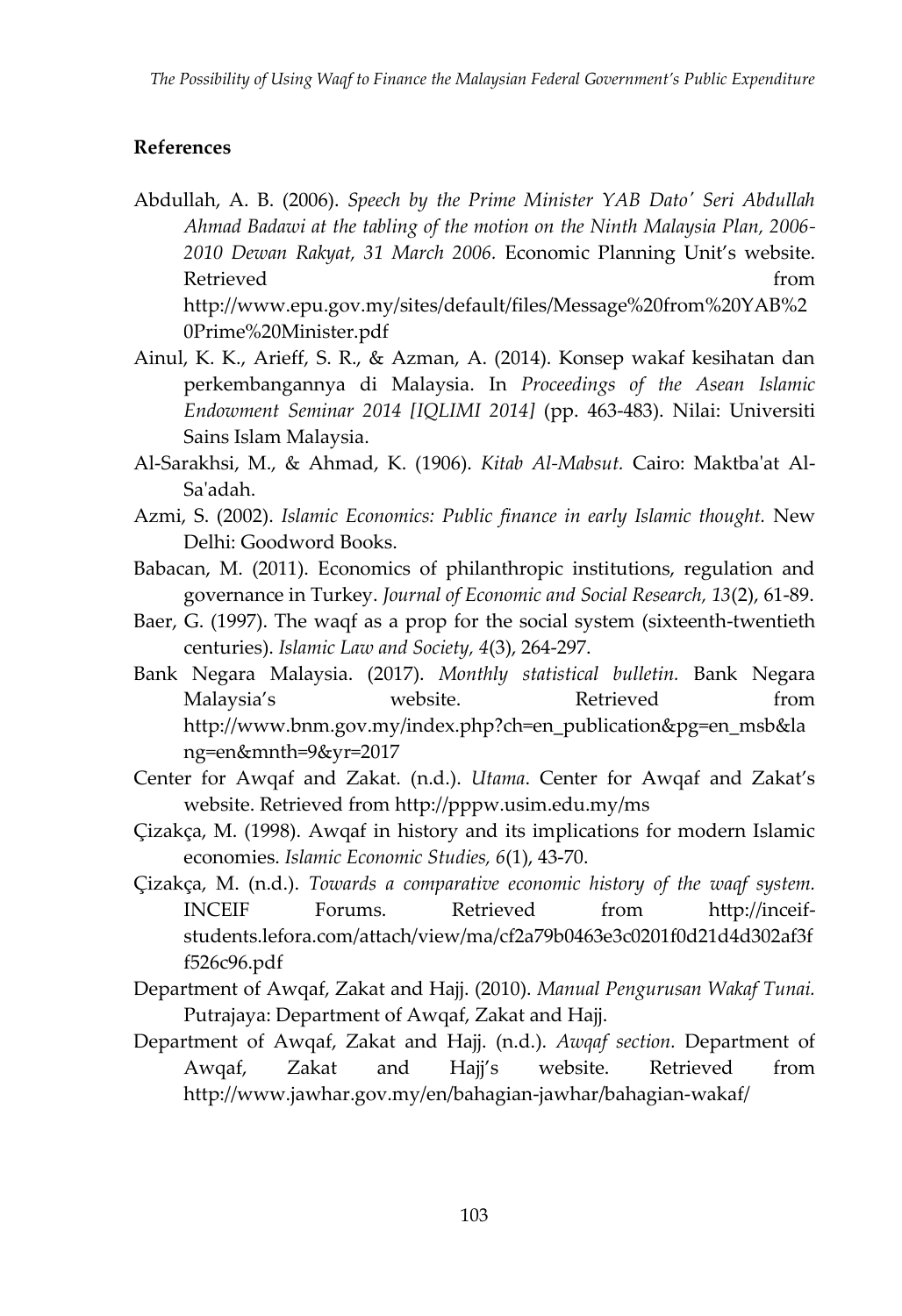- Evers, A., & Laville, J.-L. (2004). Defining the third sector in Europe. In A. Evers & J.-L. Laville (Eds.), *The Third Sector in Europe* (pp. 11- 42). Cheltenham, Northampton: Edward Elgar.
- eWakaf Johor. (n.d.). *Projek wakaf pembelian mesin hemodialisis*. eWakaf Johor's website. Retrieved from [http://www.e](http://www.e-wakafjohor.gov.my/v2/index.php?option=com_content&view=article&id=80)[wakafjohor.gov.my/v2/index.php?option=com\\_content&view=article&id](http://www.e-wakafjohor.gov.my/v2/index.php?option=com_content&view=article&id=80)  $= 80$
- Faridi, F. R. (1983). A theory of fiscal policy in an Islamic state. In Z. Ahmed, Munawar Iqbal, & M. Fahim Khan, *Fiscal policy and resource allocation in Islam* (pp. 27-58). Islamabad and Leicester: Institute of Policy Studies and International Centre for Research in Islamic Economics.
- Frenkel, Y. (1999). Political and social aspects of Islamic religious endowments ("awqaf"): Saladin in Cairo (1169-73) and Jerusalem (1187-93). *Bulletin of the School of Oriental and African Studies, University of London, 62*(1), 1-20.
- Gil, M. (1998). The earliest waqf foundations. *Journal of Near Eastern Studies, 57*(2), 125-140.
- Imber, C. (1997). *Ebu's-Su'ud: The Islamic Legal Tradition* (1st ed.). California: Stanford University Press.
- Kahf, M. (2014). *Islamic Economics: The Charitable Sector.* Ad Dawhah, Qatar: Monzer Kahf.
- Konzelmann, S. (2014). The political economics of austerity. *Cambridge Journal of Economics*, *38*(4), 701-741.
- Kuran, T. (2001). The provision of public goods under Islamic law: Origins, impact, and limitations of the waqf system. *Law & Society Review, 35*(4), 841-898.
- *Larkin Sentral Property Berhad.* (2017). Waqaf Saham Larkin Sentral's website. Retrieved from<http://www.waqafsahamlarkin.com/prospectus.pdf>
- Mandaville, J. E. (1979). The cash waqf controversy in the Ottoman empire. *International Journal of Middle East Studies*, *10*(3), 289-308.
- Mohd., N. M., & Mohamed, A. M. (2016). Third sector socio-economic models: How waqf fits in? *Institutions and Economies*, *8*(2), 75-93.
- Mohsin, M. I. (2009). *Cash Waqf: A New Financial Product* (1st ed.). Kuala Lumpur: Pearson Malaysia Sdn. Bhd.
- Mohsin, M. I. (2013). Financing through cash waqf: A revitalisation to finance different needs. *International Journal of Islamic and Middle Eastern Finance Management, 6*(4), 304 - 321.
- Perbadanan Wakaf Negeri Sembilan. (n.d.). *Home*. Perbadanan Wakaf Negeri Sembilan's website. Retrieved from <http://www.wakafnegerisembilan.com/>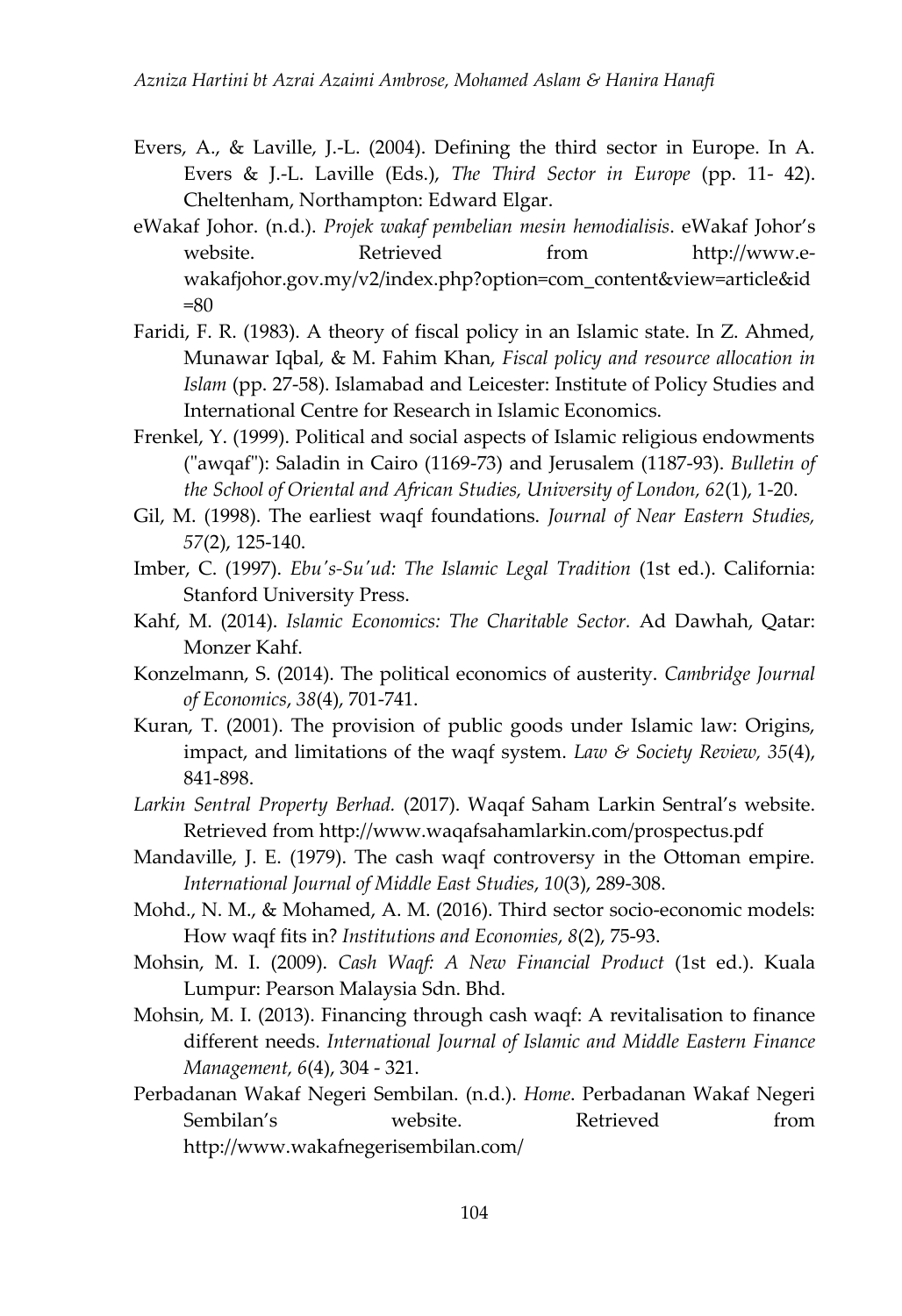- Perbadanan Wakaf Selangor. (2011-2014). *Laporan pengurusan wakaf di Selangor pada tahun 2011 - 2014.* Shah Alam: Perbadanan Wakaf Selangor.
- Pestoff, V. A. (1992). Third sector and co-operative services An alternative to privatization. *Journal of Consumer Policy, 15*, 21- 45.
- Pioppi, D. (2004). *From religious charity to the welfare state and back: The case of Islamic endowments (waqfs) revival in Egypt.* European University Institute's website. Retrieved from [http://cadmus.eui.eu/bitstream/handle/1814/2776/04\\_34.pdf?sequence=1](http://cadmus.eui.eu/bitstream/handle/1814/2776/04_34.pdf?sequence=1&isAllowed=y) [&isAllowed=y](http://cadmus.eui.eu/bitstream/handle/1814/2776/04_34.pdf?sequence=1&isAllowed=y)
- Razali, O. (2015). *Institusi Wakaf Sejarah dan Amalan Masa Kini.* Kuala Lumpur: Dewan Bahasa dan Pustaka.
- Sahih Muslim. (n.d.). *Book of Characteristics of the Day of Judgment, Paradise, and Hell, Hadith 6739, US-MSA Web (English) reference*. Sunnah.com. Retrieved from<https://sunnah.com/muslim/52>
- Sanep, A., & Nur, D. M. (2011). Wakaf dalam agenda pembangunan ekonomi negara di Malaysia. *Jurnal Pengurusan JAWHAR*, 63-82.
- Shaham, R. (1991). Christian and Jewish "waqf" in Palestine during the late Ottoman period. *Bulletin of the School of Oriental and African Studies, 54*(3), 460-472.
- Sharifah, Z. S. (2016). Kerangka undang-undang pengurusan Wakaf di Malaysia: Ke arah keseragaman undang-undang [Legal framework for waqf management in Malaysia: Towards uniformity of laws]. *Kanun*, *28*(1), 101-126.
- Siddiqi, M. N. (1995). An overview of public borrowing in early Islamic history. *Journal of Islamic Economic Studies*, *2*(2), 61-78.
- Siraj, S. (2012). *An empirical investigation into the accounting, accountability and effectiveness of waqf management in the state Islamic religious councils (SIRCs) in Malaysia.* Online Research@Cardiff. Retrieved from <https://orca.cf.ac.uk/46875/8/2013%20Siraj%20Siti.pdf>
- Siti, M. M. (2011). Law of waqf in Malaysia: recent developments. In M. Kahf, & M. M. Siti, *Essential readings in contemporary waqf issues* (pp. 77-106). Kuala Lumpur: CERT Publications Sdn. Bhd.
- Wakaf (Negeri Sembilan) Enactment 2005. (2017). In S. K. Rashid (Ed.), *Waqf laws and management* (pp. 447- 489). Gombak: IIUM Press.
- Wakaf (State of Selangor) Enactment 2015. (n.d.). E-syariah official portal. Retrieved from the settlement of the settlement of the settlement of the settlement of the settlement of the s

[http://www2.esyariah.gov.my/esyariah/mal/portalv1/enakmen2011/Eng\\_](http://www2.esyariah.gov.my/esyariah/mal/portalv1/enakmen2011/Eng_enactment_Ori_lib.nsf/f831ccddd195843f48256fc600141e84/b54547a4f9c5b07f48257f7100183ca3?OpenDocument) enactment Ori lib.nsf/f831ccddd195843f48256fc600141e84/b54547a4f9c5 [b07f48257f7100183ca3?OpenDocument](http://www2.esyariah.gov.my/esyariah/mal/portalv1/enakmen2011/Eng_enactment_Ori_lib.nsf/f831ccddd195843f48256fc600141e84/b54547a4f9c5b07f48257f7100183ca3?OpenDocument)